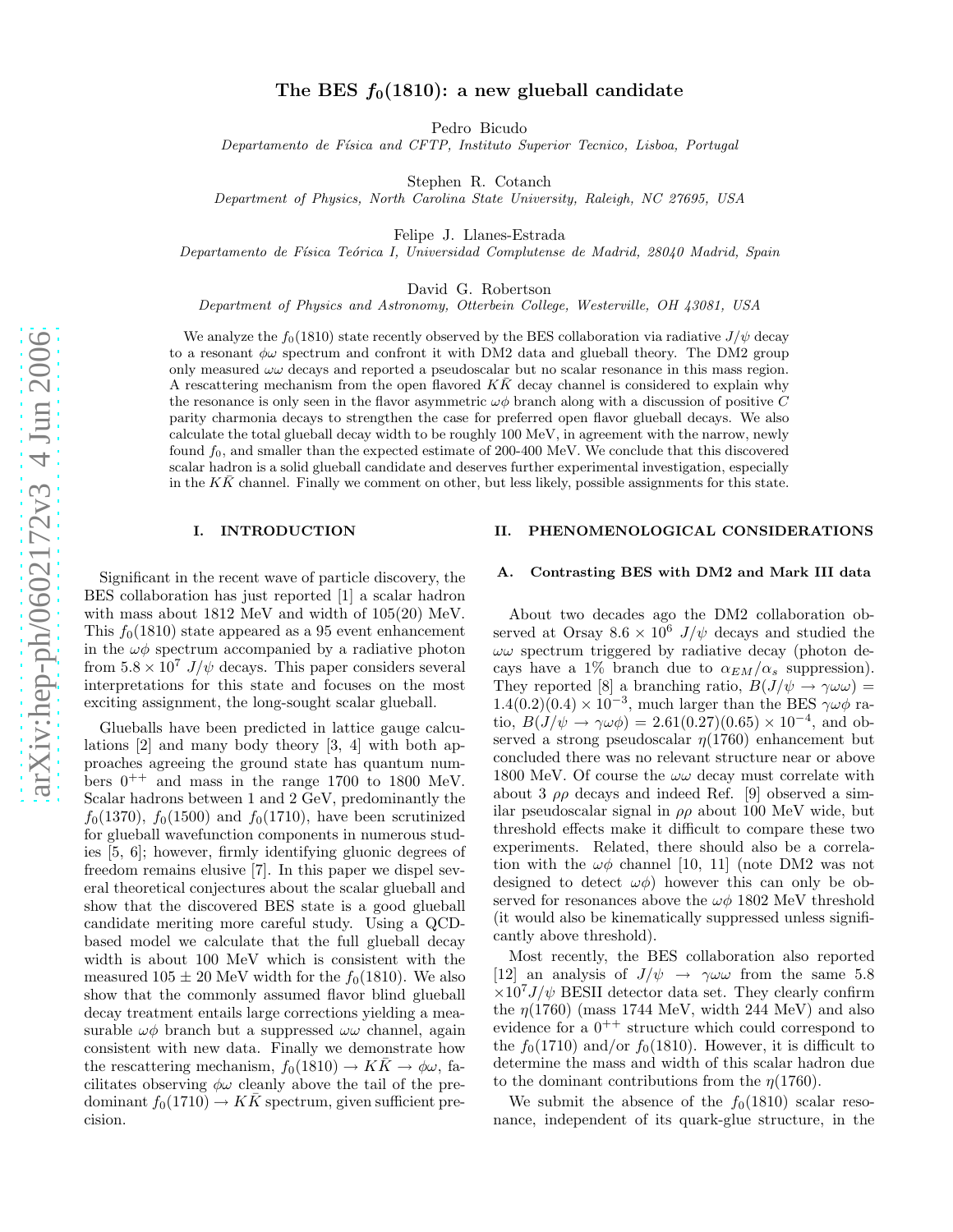Ratio of ωω to ωφ phase space





FIG. 1: Ratio of  $\omega\omega$  to  $\omega\phi$  for a Breit-Wigner folded with phase space.

DM2 and BESII  $\omega\omega$  spectra indicates the  $f_0(1810)$  decay is not flavor blind. This is because the BESII  $\omega\phi$  signal, combined with flavor independent decay (omitting phase space effects), predicts an  $\omega\omega$  signature that would have also been observed by BESII and DM2. To quantify, we compute the ratio, R, of  $\omega\omega$  to  $\omega\phi$  phase space factors,  $P(m)$ , folded with a Breit-Wigner (see Fig. 1),

$$
R = \frac{\int_{\omega\omega}^2 \text{GeV} \, dm \frac{P_{\omega\omega}(m)}{(m - M_{f_0})^2 + \Gamma_{f_0}^2/4}}{\int_{\omega\phi}^2 \text{GeV} \, dm \frac{P_{\omega\phi}(m)}{(m - M_{f_0})^2 + \Gamma_{f_0}^2/4}} \ . \tag{1}
$$

Multiplying R by the number of BES  $f_0(1810)$  observed events (95) and the ratio of DM2 to BES  $J/\psi$  total decays  $(8.6 \times 10^6 / 5.8 \times 10^7)$  yields 58  $f_0 \rightarrow \omega \omega$  events DM2 would have reported, assuming equal reconstruction efficiencies and a  $f_0(1810)$  flavor blind decay. However, as detailed in Fig. 2, DM2 only reported 4  $\omega\omega$  events in the  $0^{++}$  channel, which undermines the  $f_0(1810)$  flavor blind decay assumption. Predictions for other possible  $f_0$  mass assignments are summarized in Table I. Also, rescaling the BES data sample size for appropriate comparison (see dashed line in Fig. 2), yields at best only a few (less than 4)  $\omega\phi$  events that the DM2 collaboration would be expected to observe. It would appear that the number of events in the DM2  $J/\psi$  sample is insufficient to determine whether a resonance is or is not present in their  $\omega\phi$  spectrum even if they were looking for it.

The DM2 data is in overall agreement with the Mark III data at SLAC (see [13] and references therein). The Mark III KK and  $\pi\pi$  spectra featured a prominent  $f_0(1710)$  but no  $f_0(1810)$  state. Somewhat perplexing,

FIG. 2: Dashed line: BES  $\omega\phi$  events rescaled to the DM2 sample size. Solid line: actual  $0^{++}\omega\omega$  DM2 measurement. A DM2 confirming  $\omega\phi$  decay signal is not be possible due to their small  $J/\psi$  sample.

BES reported a low statistics study of the  $K^*\bar{K}^*$  spectrum in radiative  $J/\psi$  decays [14] with the 0<sup>++</sup> channel not significantly populated. We also note that the more recent 294  $\gamma\omega\phi$  events cleanly isolated by BES, although only part of the total produced, represent an extremely small branching fraction compared to, for example,  $\tilde{B}(J/\psi \to \gamma K^* \bar{K}^*) = 4(1) \times 10^{-3}$ .

The  $f_0(1810)$  decay profile is perplexing. While suppressed rates to the  $K^*\bar{K}^*$  channel can be understood (note conservation of  $J^P$  forbids decay to  $K^*\bar{K}$  and  $\rho\pi$ ) due to limited phase space (see next section), what scalar hadron would decay leaving a clear signal in  $\omega\phi$  but apparently none in either of  $K\bar{K}$ ,  $\pi\pi$  or, most significantly,  $\rho \rho$  and  $\omega \omega$ ? In the next section we explain the suppressed  $\rho \rho$  and  $\omega \omega$  decays by arguing that open flavor (strangeness) glueball decays are favored and that  $K\bar{K}$ 

| $M_{f_0}$ |                 | R Predicted DM2 Events |    |  |
|-----------|-----------------|------------------------|----|--|
|           | $0.105$ 3.9     |                        |    |  |
|           | 1.812 0.085 4.1 |                        | 56 |  |
|           | $0.125$ 3.8     |                        |    |  |
|           | 1.793 0.103 5.0 |                        | 71 |  |
|           | 1.838 0.105 3.0 |                        | 43 |  |

TABLE I:  $\omega\omega$  events DM2 would have observed in the  $0^{++}$ channel assuming flavor blind decay. Only 4 events were recorded by DM2 indicating a preference for open flavor decay. Units for  $\Gamma$  and  $M_{f_0}$  are GeV.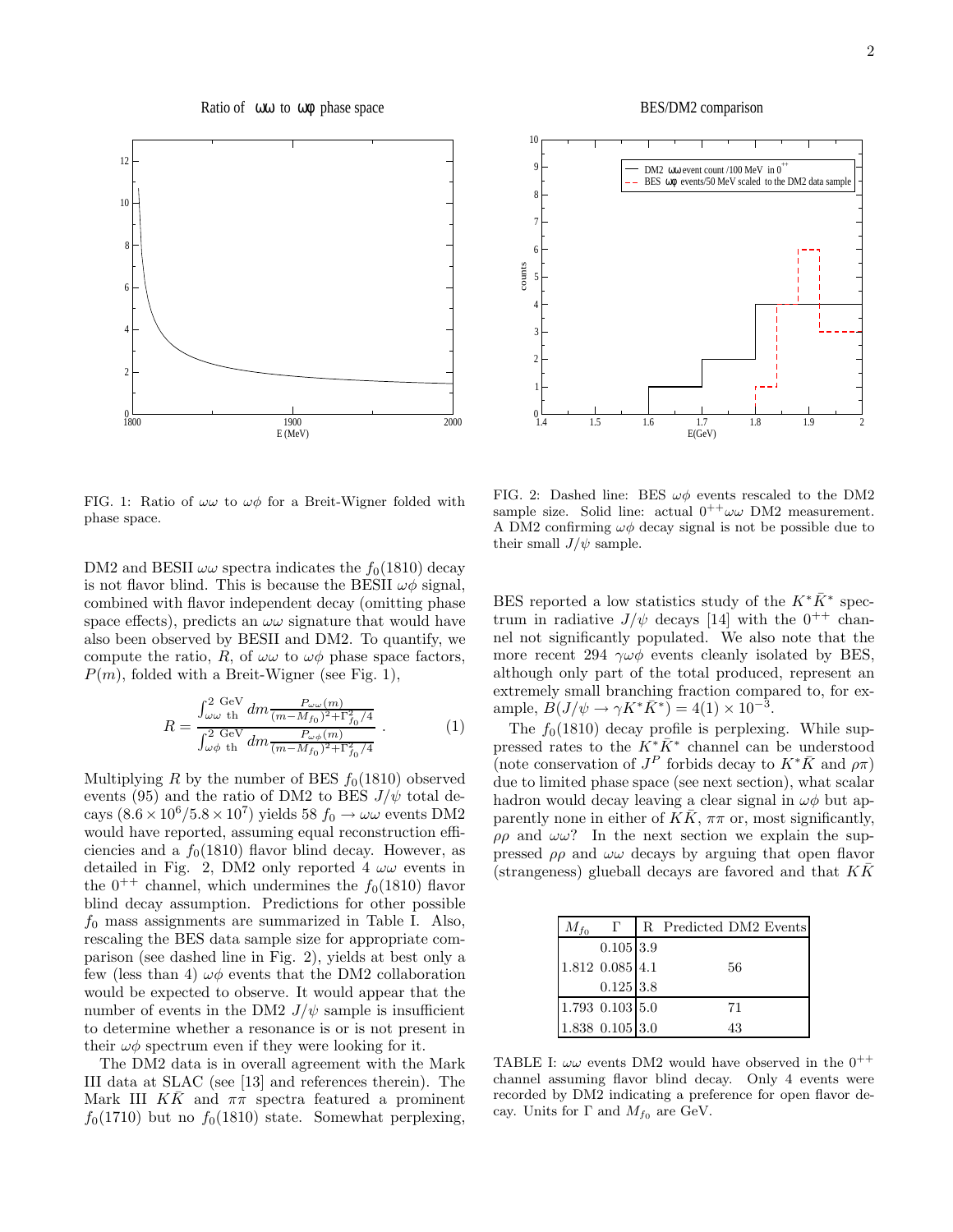

FIG. 3: Depiction of a  $C = +$  charmonium decay via gluonic and quark intermediate time steps (other orderings are possible).

rescattering plays an important role in the  $\omega\phi$  final state.

# B. Radiative charmonium decay and glueball formation

Consider the radiative  $J/\psi$  decay to a  $C = +1$  charmonium (on or off-shell) that subsequently decays. Having positive C parity favors decay via intermediate two gluon states and the resulting spectra should therefore display resonances corresponding to the glueball masses. A simple diagrammatic analysis (see Fig. 3) reveals that open (explicit) flavor decays, that we call "fall apart", dominate over closed (hidden) flavor decays that require color exchange. Here the time axis is horizontal and the (on or off-shell) decay sequence is: a charmed hybrid, glueball, light hybrid and finally a tetraquark system. This yields a preference for open flavor mesons (e.g. pseudoscalar or vector kaons) over closed (hidden) flavor  $\omega\phi$  that requires final state rescattering. Table II further supports this point, listing established  $C = +1$  charmonia decays [15] to predominantly open flavor meson states. The data is best interpreted by assuming a "fall-apart" decay mechanism with open flavor dominating over the closed strangeness decay that requires color exchange (rescattering). Where the  $\phi\phi$  decay is unknown we enter the four kaon decay. Likewise where the  $K^*\bar{K}^*$  ratio is unknown we listed the branching fraction to two charged pions and two charged kaons. This enables estimating upper bounds for the two-body decays.

| Channel                              |        | $(\chi^0_{\rm g})$<br>$(\eta_c) 0^{++}$ | $1^{++}$<br>$(\chi^1_{\sigma})$ | $2^{++}$  |
|--------------------------------------|--------|-----------------------------------------|---------------------------------|-----------|
| $K^*\bar{K}^*$                       | 8.5(3) |                                         |                                 |           |
| $K^+K^-\pi^+\pi^-$                   |        | 21(5)                                   | 5(1)                            | 12(4)     |
| $K^+ \bar{K}^{*0} \pi^- + \text{cc}$ |        | 12(4)                                   | 32(21)                          | 48(28)    |
| $\omega\omega$                       | ${<}3$ |                                         |                                 |           |
| $\phi\phi$                           | 2.6(9) | 1.0(4)(4)                               |                                 | 2.4(6)(7) |
| $K^+K^+K^-K^-$                       |        |                                         | 0.42(15)(12)                    | 1.7(3)(3) |

TABLE II: Selected  $C = +1$  charmonium branching fractions with explicit and hidden strangeness. All numbers should be multiplied by  $10^{-3}$ .

# III. GLUEBALL DECAY WIDTHS

#### A. Existing estimates

In previous work we and others have published estimates for glueball widths which we now summarize before presenting new computations. As detailed in Refs. [10, 11] the width for the decay of a scalar glueball G to two vector mesons,  $G \to VV'$ , is

$$
\Gamma_{G \to VV'} = \frac{g_{GVV'}^2}{4\pi} \frac{k^3}{M^2} \,, \tag{2}
$$

where  $M = 1$  GeV is a fixed reference mass,  $q_{GVV'}$ is the  $GVV'$  coupling constant and  $k$  is the  $cm$  momentum for the decay vector mesons, given by  $k =$  $(M_G/2)[(1 + x - x')^2 - 4x]^{1/2}$ , with  $x = (M_V/M_G)^2$ ,  $x' = (M_{V'}/M_G)^2$  and  $M_G$  the scalar glueball mass (now tested against 1812 MeV). Using Vector Meson Dominance (VMD), Ref. [11] obtained  $q_{GVV'} = 4.65$ , which gives a small partial width of 1.43 MeV for the  $\omega\phi$  decay reflecting the near threshold suppressed phase space. An independent work [16] reports a similar value for the coupling,  $g_{GVV'} = 4.23$ .

If we assign the larger glueball mass  $M_G = 1812+19 =$ 1831 MeV, using the BES quoted upper statistical error, the  $\omega\phi$  width increases to 7.16 MeV. For the maximum possible mass (including the quoted 18 MeV systematical error) of 1849 MeV the width further increases to 15 MeV. Table III lists predictions for other two-body decays along with parameter sensitivity. Relying on these results alone would suggest the glueball width is much broader than the  $f_0(1810)$  BES candidate and its decay branching fraction to  $\phi\omega$  is insignificant.

Another glueball approach [17], based upon a string model, predicts a different, smaller total width,  $\Gamma_G = 140$ MeV. The decay mechanism (with inelastic rescattering of the kaons in the final state) in this constituent model is illustrated in Fig. 4. Their total width is much narrower than expected from VMD but more comparable to the width of the BES candidate. In view of this disagreement between simple string and VMD estimates we have performed a new, first-principles calculation of the glueball width which is described in the next section.

| $M_{f_0}$ $g_{GVV'}$ $\Gamma_{\omega\phi}$ $\Gamma_{\rho\rho}$ $\Gamma_{\omega\omega}$ $\Gamma_{K^*K^*}$ $\Gamma_{\text{tot}}$ |  |                                       |     |
|--------------------------------------------------------------------------------------------------------------------------------|--|---------------------------------------|-----|
| 1700 4.65 N/P 72.1 62.8 N/P 135                                                                                                |  |                                       |     |
| 1812                                                                                                                           |  | 1.43 176 164 4.10 346                 |     |
| 1831                                                                                                                           |  | 7.16 198 184 11.3                     | 401 |
| 1700 4.23                                                                                                                      |  | $N/P$ 59.7 52.0 $N/P$ 112             |     |
| 1812                                                                                                                           |  | 1.18 146 135 3.39                     | 286 |
| 1831                                                                                                                           |  | $5.92\  \  164\  \  153\quad \  9.38$ | 331 |

TABLE III: Partial widths (in MeV) for various values of the glueball mass and coupling. N/P indicates insufficient phase space. The final column is the sum of the other columns and represents a lower bound for the total width.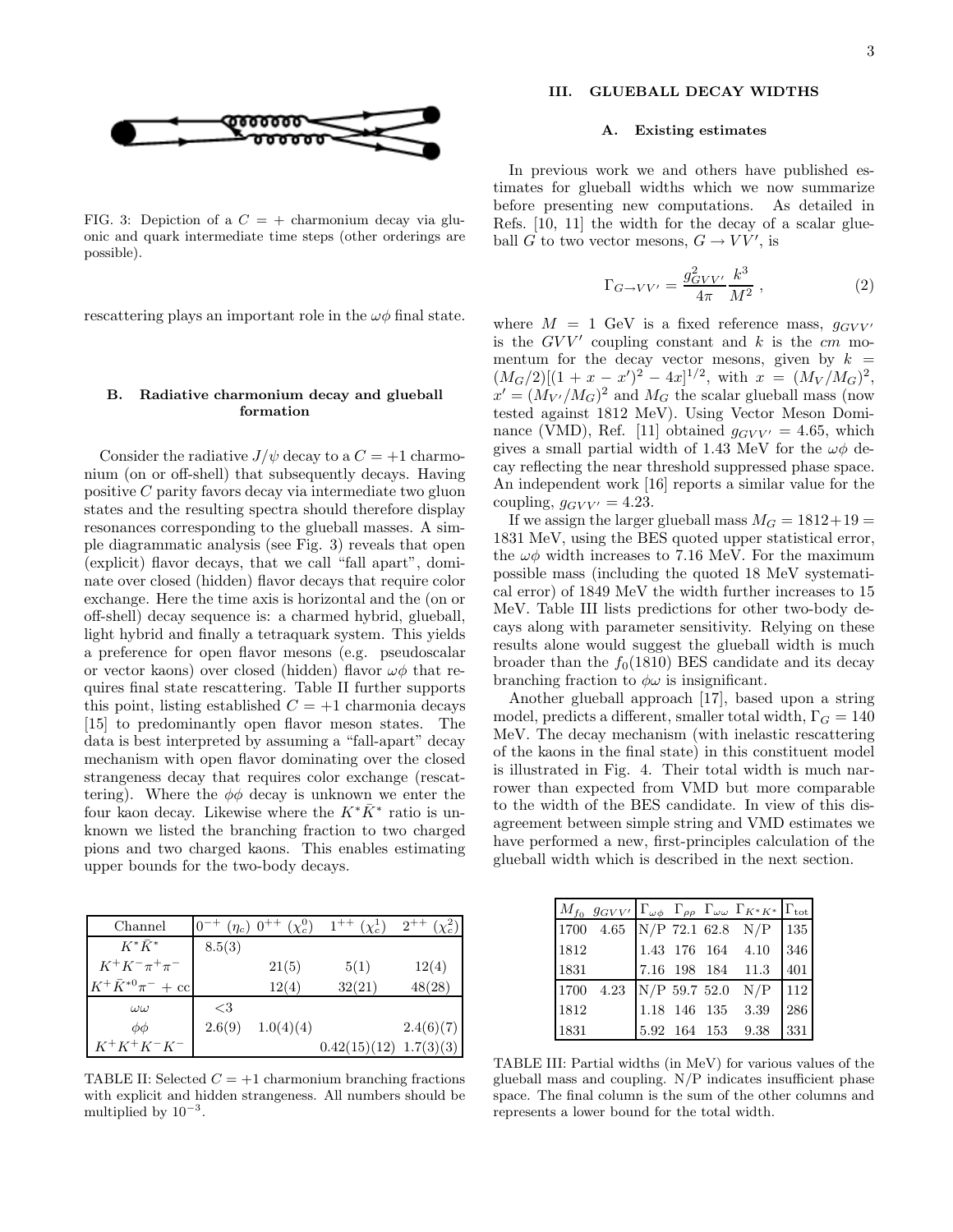

FIG. 4: Illustrating glueball decay with final state rescattering of the produced kaons to yield  $\omega\phi$ .

### B. Ab-initio glueball width computation

A more fundamental, QCD-based calculation for the total width can be obtained using many body theory [18]. In this relativistic, field theoretical approach an effective Coulomb gauge QCD Hamiltonian is approximately diagonalized using the BCS and TDA many body treatments for the vacuum (gap equation with dressed gluons) and hadron states, respectively. Results are briefly described with further details relegated to Appendix A.

The glueball is represented by the lightest Fock state consisting of two constituent BCS transverse gluons which decay to two quark pairs that subsequently hadronize. The decay matrix element is

$$
\mathcal{M} = \langle G | \frac{1}{2} \int d\mathbf{x} d\mathbf{y} H_{qg}(\mathbf{x}) G(\mathbf{x}, \mathbf{y}) H_{qg}(\mathbf{y}) | q q \bar{q} \bar{q} \rangle , \quad (3)
$$

where the quark-gluon Hamiltonian field interaction is specified in the appendix and  $G(\mathbf{x}, \mathbf{y})$  is the propagator for intermediate scalar hybrid meson states. The scalar glueball state involving BCS quasi-gluon creation operators  $\alpha^{\dagger a}$ , color index a, operating on the BCS vacuum  $|\Omega\rangle$  is

$$
|G\rangle = \int \frac{d\mathbf{k}}{(2\pi)^3} \frac{\phi(\mathbf{k})}{\sqrt{4\pi}} \frac{\sqrt{M_G}}{4} \alpha^{\dagger a}(\mathbf{k}) \cdot \alpha^{\dagger a}(-\mathbf{k}) |\Omega\rangle \ , \quad (4)
$$

with wavefunction normalization

$$
\int \frac{d\mathbf{k}}{(2\pi)^3} \frac{|\phi(\mathbf{k})|^2}{4\pi} = 1.
$$
\n(5)

The unit normalized quark state is

$$
|\mathbf{q}\lambda\rangle = \sqrt{2E} \sum_{\mathcal{C}=1}^{3} B_{\lambda\mathcal{C}}^{\dagger}(\mathbf{q}) \hat{\epsilon}_{\mathcal{C}} |\Omega\rangle , \qquad (6)
$$

for dressed quark creation operator  $B_{\lambda\mathcal{C}}^{\dagger}(\mathbf{q})$  and color vector  $\hat{\epsilon}_{\mathcal{C}}$ . Finally, the width is given by

$$
d\Gamma = \frac{1}{2M_G} |\mathcal{M}|^2 d\Phi_4 . \tag{7}
$$

where the four-body phase space for the final quarks is

$$
d\Phi_4 = (2\pi)\delta^4(M_G - \sum_{i=1}^4 E_i) \left( \prod_{i=1}^3 \frac{dq_i}{(2\pi)^3 2E_i} \right) \frac{1}{2E_4} .
$$
 (8)

Consult Appendix A for the remaining, technical details of this large-scale, multidimensional integral calculation. However using dimensional analysis immediately reveals that the total width is of order 100 MeV. Numerical predictions are listed in Table IV. The first column is our reference calculation and lists the widths for a glueball with mass  $1812 \text{ MeV}$  and a flavor independent quarkgluon coupling vertex. The second column is for a flavor dependent, and stronger, ssg vertex inspired by a Landau gauge study in which resummed, leading  $N_c$  radiative corrections were more suppressed for light quarks. The dependence on flavor factors follows directly from Eq. (A16). The third column illustrates sensitivity to the glueball wavefunction. The calculation is the same as the first column except the TDA wavefunction is taken from Ref. [4], where a slightly lighter scalar glueball mass of about 1725 MeV was calculated (however we maintain the BES 1812 MeV kinematics/phase space). Finally the fourth column illustrates sensitivity to the momentum cut-off used in the calculation and represents probability flux leaking to other channels. Wavefunction components leading to total momentum/energy above the mass of the decaying glueball are virtual and suppress the width. Eliminating them by artificially reducing the cutoff in the glueball wavefunction to  $M_G/2$  increases the width by about a factor of 2 which is also the upper bound to cut-off sensitivity.

|                                 | Widths (MeV) Flavor independent qqg vertex $ sg \simeq \frac{10}{7} u u g (ddg)  G$ wf. from [4], $\Lambda = 8$ GeV G wf. from [4], $\Lambda = 0.9$ GeV |     |    |    |
|---------------------------------|---------------------------------------------------------------------------------------------------------------------------------------------------------|-----|----|----|
| $\Gamma_{\rm tot}$              | 100                                                                                                                                                     | 175 |    | 90 |
| $l$ light-light                 | 50                                                                                                                                                      | 50  | 25 |    |
| $\Gamma_{\text{light-strange}}$ | 30                                                                                                                                                      | 65  |    | 30 |
| $I$ strange - strange           |                                                                                                                                                         | 60  |    |    |

TABLE IV: Total and partial widths for a scalar glueball with mass  $1812 \text{ MeV}$ . Light refers to a light  $u/d$  quark-antiquark pair and strange denotes a  $s\bar{s}$  pair.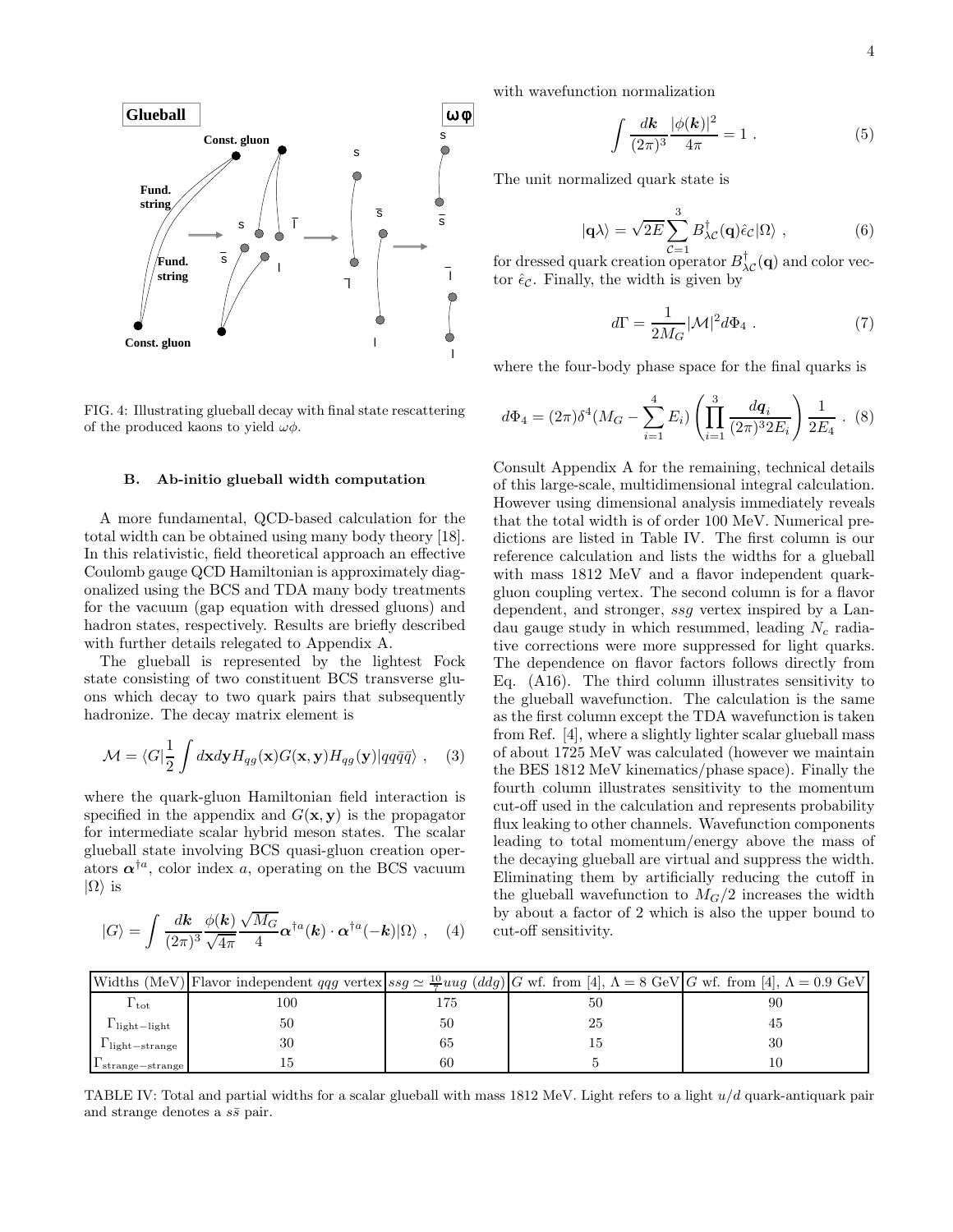Note that in contrast to the above phenomenological models, the calculated total widths from the more fundamental theory are narrower, of order 100 MeV, and consistent with the BES measurement. Indeed, our result also affirms an argument for narrow glueball widths published [19] some time ago based on the OZI rule and originally applied to the oddball (three gluon  $1^{−}$  glueball, see [18]). The assertion was that charmonia decay dominantly via a glueball/oddball intermediate state, which in turn selects light hadron decay channels, so that the actual width of the glueball is about the geometric mean of the width of OZI-allowed and OZI-suppressed decays, of order a few tens of MeV.

Concluding this subsection, our best estimate for the total glueball width is about 100 MeV.

### C. Width ratios including final state rescattering

We have also evaluated final state effects and present further details in Appendix B. Here we qualitatively comment and focus on a simple rearrangement potential between the KK and  $\phi\omega$  channels. This flavor exchange, contact potential couples different channels and illustrates how the  $\omega\phi$  signal can arise from other channels by final state rescattering. Table V lists the ratio of channel 2 to 1 partial widths for different potential strengths. The widths are calculated using second order perturbation theory which should be reasonable as long as the width ratio remains below 1. Also note that  $K^*K^*$  and  $\rho\rho$  rescattering effects are suppressed by their large widths (50 and 150 MeV, respectively) which will broaden any signal and are thus not relevant to the narrow BES state. More promising is the  $K\bar{K} \to \omega \phi$  rescattering process which is somewhat smaller but still sizeable.

Other factors explain why the  $\pi\pi \to \omega\omega$  process is not important. Whereas the two processes

$$
G \to K\bar{K} \to \omega\phi
$$

$$
G \to \pi\pi \to \omega\omega
$$

have similar rescattering strengths, there is a factor of about 2 suppression with respect to the  $\omega\phi$  due to the stronger strange quark coupling, and an additional factor of about 4 from wavefunction overlap suppression due to the very different scales involved. This reduces the relative rescattering contribution to  $\omega\omega$  by almost an order

| $1 \rightarrow 2$                   |      | $ \text{Spin} ^2$  Flavor  <sup>2</sup> | $ v_{re} $    | $\Gamma_2/\Gamma_1$ |
|-------------------------------------|------|-----------------------------------------|---------------|---------------------|
| $K^*\bar K^*\to\phi\omega$          | 25/4 | $2^{\circ}$                             | 100 MeV 0.044 |                     |
| $K\bar K\to\phi\omega$              |      | 2.                                      | 69 MeV 0.006  |                     |
| $\rho\rho \rightarrow \omega\omega$ | 25/4 | 9/4                                     | 106 MeV 0.020 |                     |
| $\pi\pi \rightarrow \omega\omega$   |      | 9/4                                     | 73 MeV 0.011  |                     |

TABLE V: Rearrangement potential factors and ratio of widths for different channels using  $V_{SS} \simeq 200$  MeV. See Appendix B for details.

of magnitude. An  $f_0(1810)$  signal in this channel would not be observed by DM2, and at best marginally with the BES statistics.

As for the current absence of a BES  $f_0(1810)$  signal in  $K\bar{K}$ , we submit a more extensive measurement will observe this decay. This should include a careful examination for any enhancement in the tail of the established  $f_0(1710) \rightarrow K\overline{K}$  decay. Related, and as first pointed out in Refs. [10, 11], the  $\omega \phi \rightarrow K K 3 \pi$  is a distinctive, novel glueball signature easily detected. It may be that the other decay channels were more difficult to observe due to pion background effects (e.g.  $\rho \rho \rightarrow 4\pi$  and  $\omega \omega \rightarrow 6\pi$ and even  $\eta \eta, \eta \eta' \to \text{multiple } \pi$ ).

# IV. ALTERNATIVE  $f_0(1810)$  SCENARIOS

#### A. Threshold cusp

We first examine the possibility that a threshold cusp [20] explains the structure in the  $\omega\phi$  spectrum. This kinematical enhancement occurs when a two-body system inelastically couples strongly to another open channel near threshold. Even at 1.8 GeV this condition is possible, and this would produce a low momentum scattering amplitude having form  $A + B/k$  with k the  $\omega\phi$  center of mass momentum. However, multiplying the BES data by kinematical factors appropriate to each bin yields a resonance that is well separated from threshold which seems to rule out this option.

Furthermore, the DM2  $\omega\omega$  and  $\rho\rho$  data should have a similar cusp but there are none. Rather, these data reveal a prominent peak, the  $\eta(1760)$ , 200 MeV above threshold, and clearly monotonically fall towards lower energies.

#### B. Conventional or hybrid meson

Even though there have been many scalar meson studies, their structure is still not completely understood. In the absence of mixing (claimed to be significant in most analyses), quark model  $f_0$  states have two isoscalar flavor combinations,  $s\bar{s}$  and  $n\bar{n} = (u\bar{u} + d\bar{d})/\sqrt{2}$ , with  ${}^{2S+1}L_J = {}^{3}P_0$ . Their ground states are slightly above 1 GeV [21], and for this argument we use 1.1 and 1.4 GeV for the light and strange quark combinations, respectively. Adding 500-600 MeV for the required radial excitation (e.g.  $\phi(1020)$  and its radial excitation  $\phi(1680)$ ) yields 1.6-1.7 GeV for the light, and 2 GeV for the strange combination. The light quark combination is marginally too low while the  $s\bar{s}$  radial excitation state is too high to explain a resonance at 1.8 GeV. Moreover, one would expect the latter to have a sizeable  $KK$  branching fraction, but this is not visible in the Mark III data [13] where the  $f_0(1710)$  is dominant. Mixing the  $f_0(1710)$  with a  $n\bar{n}$  radial excitation may perhaps explain the BES peak. If so its decay to  $f_0(1370)\pi\pi$  might be visible, however there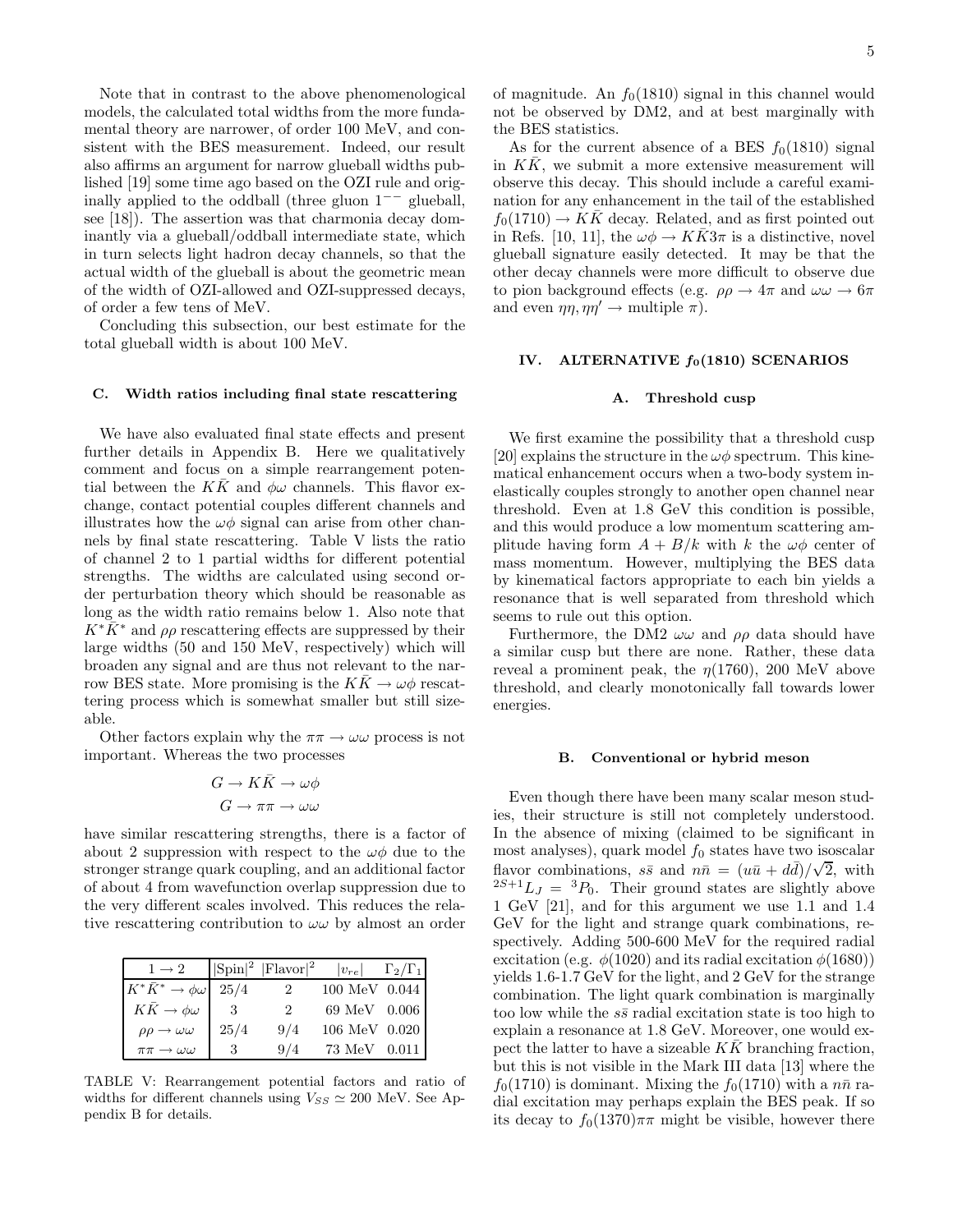is no simple mechanism explaining why this state should appear in  $J/\psi$  decays. Although this assignment cannot be rejected, these arguments make us suspect.

We next examine hybrid mesons. In many body theory [22], hybrid mesons with the minimal Fock space assignment  $q\bar{q}q$  in an s-wave yield a triplet  $(0, 1, 2)^{++}$  and a pseudovector  $1^{+-}$ . However, for typical values of the string tension,  $\sqrt{\sigma} = 367$  MeV, their masses are near but above 2 GeV. Similar, though a bit lighter, results are obtained in the flux tube model and lattice gauge theory, so one cannot discard a hybrid state as low as 1.8 GeV. However qualitatively comparing hybrid and glueball total width calculations, the hybrid width will be much broader since there is only one gluon-quark vertex interaction, instead of two, yielding one less factor of  $\alpha_s^2$  suppression. Therefore a broader state than the BES result is expected.

### C. The  $f_0(1710)$  tail

The mass and width of the  $f_0(1710)$ , another glueball candidate, are poorly determined and the PDG values are  $M = 1714(5)$  MeV,  $\Gamma = 140(10)$  MeV. However, consistent with recent BES data, these values could be as high as  $M = 1740$  MeV,  $\Gamma = 166$  MeV. In this case, an overlap with the trailing edge of the  $f_0(1710)$  Breit-Wigner distribution could produce the observed  $\omega\phi$  signal. However this possibility appears unlikely considering the near-threshold behavior of the BES  $\omega\phi$  spectrum. As in the cusp hypothesis, the current data seems to indicate that the resonance is separated from the threshold and therefore cannot stem from the  $f_0(1710)$ . Higher sample count studies would be very useful.

#### D. Four quark states

Tetraquark systems, another actively investigated area, also appear naturally as an intermediate step in a  $J/\psi$  decay chain. However, as in the hybrid case, one expects a four quark state to decay with a broad width generating a background, not a sharp signal, for radiative  $J/\psi$  decay. Related, a realistic tetraquark width prediction also requires including  $K\bar{K}$  rescattering effects since the  $\omega\phi$  attraction is not as strong as in KK where annihilation diagrams provide attractive forces. The quark rearrangement coupling between the  $K^*\bar{K}^*$  and  $\omega\phi$  channels also provides attraction (see Appendix B). This follows from the Resonating Group Method (RGM) [23–25] which predicts an increased attraction between mesons when each has a quark and anti-quark of the same flavor. Hence if the BES state is not a glueball, the RGM coupled channels will play an important role in elucidating its structure and applications of our model to this system are in progress.

# V. SUMMARY AND CONCLUSIONS

In this work we have examined and compared independent  $J/\psi$  decay data sets in the 1800 MeV mass region. Based on the data reported by the BES collaboration, we believe that the newly found  $f_0(1810)$  is a promising glueball candidate or a state with a large glueball component. Significantly, its mass and quantum numbers are in agreement with previous theoretical expectations and its somewhat surprising narrow width of order 100 MeV is consistent with new fundamental calculations. We have addressed the perplexing issue of its selective decay to the  $\omega\phi$  channel and discussed why it was not observed in both the BESII and the smaller sample DM2 measurements in the  $\omega\omega$  channel. Also the  $\pi\pi$  and KK channels have been examined by MARK III and only the broad  $f_0(1710)$  structure is apparent. However, the binning of these data is somewhat coarse and further structure cannot be ruled out. The DM2 data [26] shows a falling slope probably due to the  $f_0(1710)$  tail. Higher precision studies are clearly needed.

We also noted that the rescattering process,  $J/\psi \rightarrow$  $\gamma G \to \gamma K K \to \gamma \omega \phi$ , may be producing the BES signal. In view of the important theoretical implications of a glueball state, we submit that a precision study of the  $KK$  spectrum is crucial and may reveal a significant enhancement around 1812 MeV. Should this test fail, we would be facing a new theoretical puzzle.

### Acknowledgments

F. J. Llanes-Estrada appreciates inspiring discussions on  $J/\psi$  decays with W. S. Hou and also on glueball widths with A. Goldhaber. Work supported in part by Spanish grants FPA 2004-02602, 2005-02327, PR27/05- 13955-BSCH (FJL), U. S. DOE Grant No. DE-FG02- 97ER41048 (SRC), Research Corporation (DGR) and the Ohio Supercomputer Center (DGR).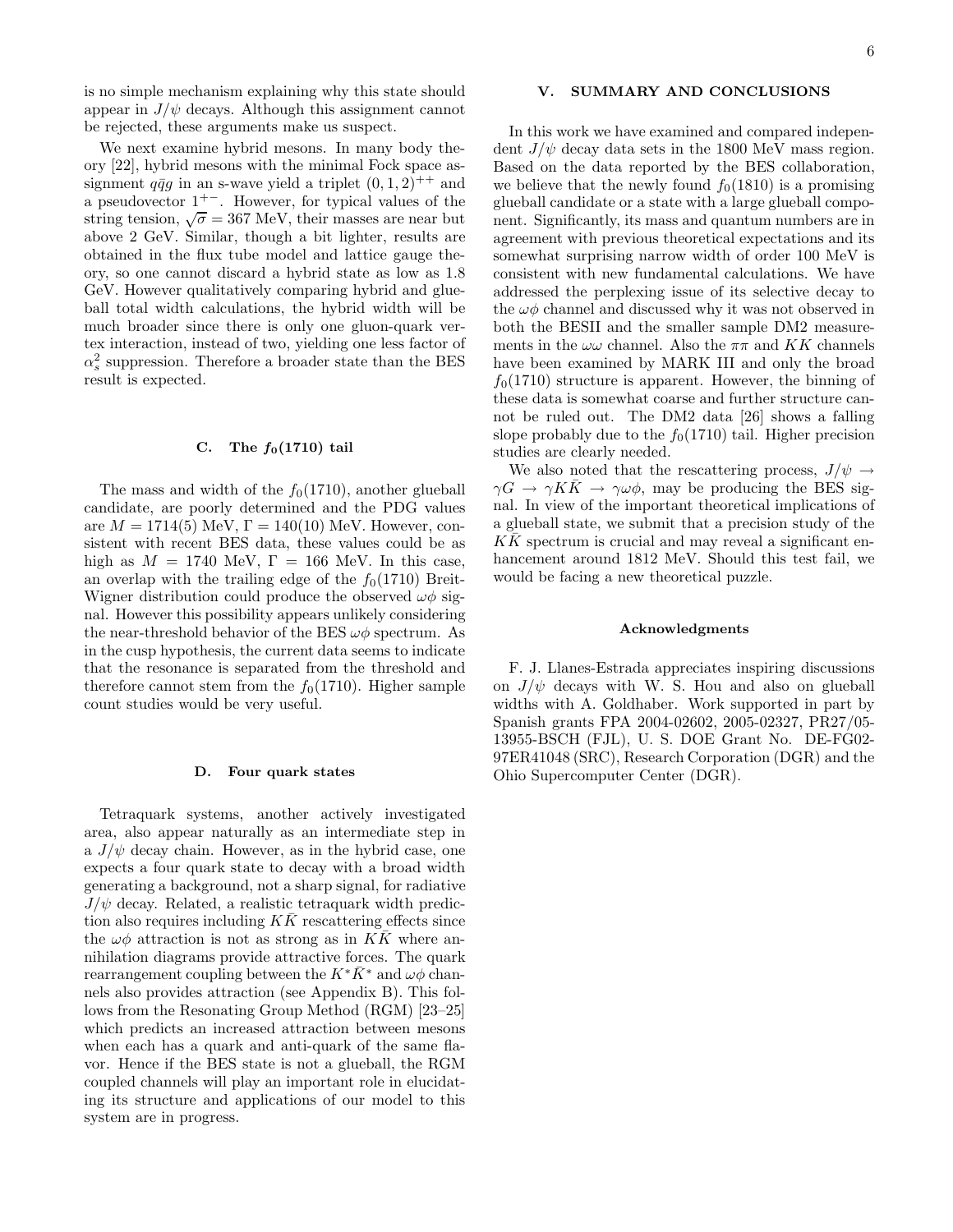# APPENDIX A: COMPUTATION OF THE INCLUSIVE DECAY WIDTH

Here we present the many body effective QCD Hamiltonian calculation for the glueball decay to four quarks that subsequently hadronize. In the Coulomb gauge the effective quark Hamiltonian contains an instantaneous interaction, mediated by the infrared enhanced Coulomb potential, and a transverse gluon exchange interaction that is infrared suppressed via the generation of a mass gap [27]. First the instantaneous interaction is diagonalized to obtain the glueball bound state wavefunction. Then the triple quark-gluon coupling interaction

$$
H_{qg} = g \int d\boldsymbol{x} \Psi^{\dagger} T^a \boldsymbol{\alpha} \ \Psi \cdot \boldsymbol{A}^a \tag{A1}
$$

is treated perturbatively to compute the decay amplitude. Omitting the momentum conserving delta functions arising from the commutators, the integrand, I of the matrix element in Eq. (3) reduces to

$$
I(G \to q_1 q_2 q_3 q_4) = \text{CT } \sqrt{2} \frac{g^2(k)}{2\omega(k)} \times \tag{A2}
$$

$$
\sqrt{2M2E_12E_22E_32E_4}\frac{\phi(k)}{\sqrt{4\pi}}GSc_1c_2c_3c_4(\hat{\mathbf{q}}_1\hat{\mathbf{q}}_2\hat{\mathbf{q}}_3\hat{\mathbf{q}}_4).
$$

For total (inclusive) decay the color tensor is

$$
CT = \frac{\delta_{ab}}{\sqrt{8}} T^a_{\mathcal{C}_1 \mathcal{C}_2} T^b_{\mathcal{C}_3 \mathcal{C}_4}.
$$
 (A3)

which when squared and summed over the quark color indices  $\mathcal{C}_i$  yields the squared color factor  $\overline{\text{CF}}^2 = 1/4$ . The above result is for only one specific flavor and below we include the modification for application to three light flavors (u, d, s). The  $\sqrt{2}$  factor is a result of gluon exchange symmetry and the glueball normalization in Eq. (4). The gluon self-energy,  $\omega(k)$ , follows from the intermediate gluon propagators in Fig. 3 and is the solution of a mass gap equation that is well approximated by  $\sqrt{m_g^2 + k^2}$  (used here). The tensor S depends on the spinors in the Fourier expansion of the quark field  $\Psi$  and the Dirac  $\alpha$  matrices coupled to the gluon spins. These spinors are usually expressed in terms of a BCS angle, whose relation to the running mass (from the quark gap equation) is  $\sin \phi(q) = s_q = m(q)/\sqrt{m(q)^2 + q^2}$  (here we fix  $m(q) = m$ ). Squaring the matrix element and summing over spins in the final state, we find, in terms of unit momentum vectors

$$
\sum_{\mathcal{C}_1\mathcal{C}_2\mathcal{C}_3\mathcal{C}_4} |S|^2 = (1 + s_1 s_2)(1 + s_3 s_4)
$$
 (A4)  
+ (1 + s\_1 s\_2)c\_3 c\_4 \hat{\mathbf{k}} \cdot \hat{\mathbf{q}}\_3 \hat{\mathbf{k}} \cdot \hat{\mathbf{q}}\_4 + (1 + s\_3 s\_4)c\_1 c\_2 \hat{\mathbf{k}} \cdot \hat{\mathbf{q}}\_1 \hat{\mathbf{k}} \cdot \hat{\mathbf{q}}\_2

 $+c_1c_2c_3c_4\Big[\hat{\mathbf{q}}_1\!\cdot\!\hat{\mathbf{q}}_3\hat{\mathbf{q}}_2\!\cdot\!\hat{\mathbf{q}}_4 + \hat{\mathbf{q}}_2\!\cdot\!\hat{\mathbf{q}}_3\hat{\mathbf{q}}_1\!\cdot\!\hat{\mathbf{q}}_4 - \hat{\mathbf{q}}_1\!\cdot\!\hat{\mathbf{q}}_2\hat{\mathbf{q}}_3\!\cdot\!\hat{\mathbf{q}}_4$  $-\hat{k}\cdot\hat{q}_2\hat{k}\cdot\hat{q}_4\hat{q}_1\cdot\hat{q}_3 - \hat{k}\cdot\hat{q}_1\hat{k}\cdot\hat{q}_4\hat{q}_2\cdot\hat{q}_3 + \hat{k}\cdot\hat{q}_1\hat{k}\cdot\hat{q}_2\hat{q}_3\cdot\hat{q}_4$  $+{\hat {\bf k}}\!\cdot\!{\hat {\bf q}}_3{\hat {\bf k}}\!\cdot\!{\hat {\bf q}}_4{\hat {\bf q}}_1\!\cdot\!{\hat {\bf q}}_2-{\hat {\bf k}}\!\cdot\!{\hat {\bf q}}_3{\hat {\bf q}}_1\!\cdot\!{\hat {\bf q}}_4-{\hat {\bf k}}\!\cdot\!{\hat {\bf q}}_1{\hat {\bf k}}\!\cdot\!{\hat {\bf q}}_3{\hat {\bf q}}_2\!\cdot\!{\hat {\bf q}}_4$  $+2\hat{\mathbf{k}}\!\cdot\!\hat{\mathbf{q}}_1\hat{\mathbf{k}}\!\cdot\!\hat{\mathbf{q}}_2\hat{\mathbf{k}}\!\cdot\!\hat{\mathbf{q}}_3\hat{\mathbf{k}}\!\cdot\!\hat{\mathbf{q}}_4\bigg] \; .$  Since all possible relative angles in the final state appear, I is only invariant under rigid rotations of the five vectors. With this, the squared decay matrix element summed over the final state color, spin and flavor indices reads

$$
\sum |I|^2 = \mathbf{F} \mathbf{F}^2 R
$$
  
\n
$$
R = \mathbf{C} \mathbf{F}^2 \frac{2}{4\omega(k)^2} 2M 2E_1 2E_2 2E_3 2E_4
$$
  
\n
$$
\times \frac{|\phi(k)|^2}{4\pi} (4\pi \alpha_s(k))^2 |GS_{1234}|^2 .
$$
 (A5)

Symmetry considerations apply if both emitted quarkantiquark pairs are indistinguishable and we absorb this into the flavor factor  $FF^2$  below.

Let us now examine the phase space integrals. Momentum conservation for a decaying glueball at rest requires

$$
{\bf q}_1 + {\bf q}_2 + {\bf q}_3 + {\bf q}_4 = 0 , \qquad (A6)
$$

yielding for the gluon momentum

$$
k = q_1 + q_2 = -q_3 - q_4 . \qquad (A7)
$$

There are nine integration variables in Eq. (8). We can arbitrarily fix k along the third axis and obtain a  $4\pi$  factor for global rotations. Further we can integrate one azimuthal angle (say  $\phi_1$ ) around this fixed axis, an operation preserving all relative angles. The modulus  $k = |\mathbf{k}|$  remains an independent variable. The others can be chosen as  $q_1 = |\mathbf{q_1}|$ ,  $\cos \theta_{q_1k}$  (which automatically fixes  $\mathbf{q}_1$  and  $\mathbf{q}_2$ ), and the three spherical coordinates of  $\mathbf{q}_3$ ,  $q_3 = |\mathbf{q}_3|$ ,  $\cos \theta_{q_3k}$  and  $\phi_3$ . Only five of these six are independent since we have not utilized the energy conservation relation. This imposes cumbersome restrictions on the angular variables, so it is convenient and customary to introduce an auxiliary variable,  $\mathcal{E}$ , representing the energy of the second pair, by means of

$$
\delta(M_G-\sum E_i)=\int \delta(M_G-\mathcal{E}-E_1-E_2)\delta(\mathcal{E}-E_3-E_4)d\mathcal{E}.
$$

The two  $\delta$  functions can be used to integrate over the two polar angles  $\cos \theta_{q_1k}$  and  $\cos \theta_{q_3k}$ , leaving only the  $\mathcal E$  integration with integration limits fixed by the requirement that the cosine values remain in the interval  $(-1, 1)$ . This is easily implemented in our 5 dimensional Monte Carlo computation by rejecting points exceeding this bound. The resulting polar cosines are

$$
\cos \theta_{q_1 k} = \frac{m_2^2 + q_1^2 + k^2 - (M_G - \mathcal{E} + E_1)^2}{2kq_1} \tag{A8}
$$

$$
\cos \theta_{q_3k} = \frac{(\mathcal{E} - E_3)^2 - (m_4^2 + q_3^2 + k^2)}{2kq_3} \,. \tag{A9}
$$

Note that the change of variable from energy to angle in each of the  $\delta$  functions adds an extra factor

$$
\delta(E_0 - E) = \delta(E_0 - \sqrt{m^2 + k^2 + q^2 + 2kq\cos\theta})
$$

$$
= \frac{E_0}{kq} \delta(\cos\theta_0 - \cos\theta). \tag{A10}
$$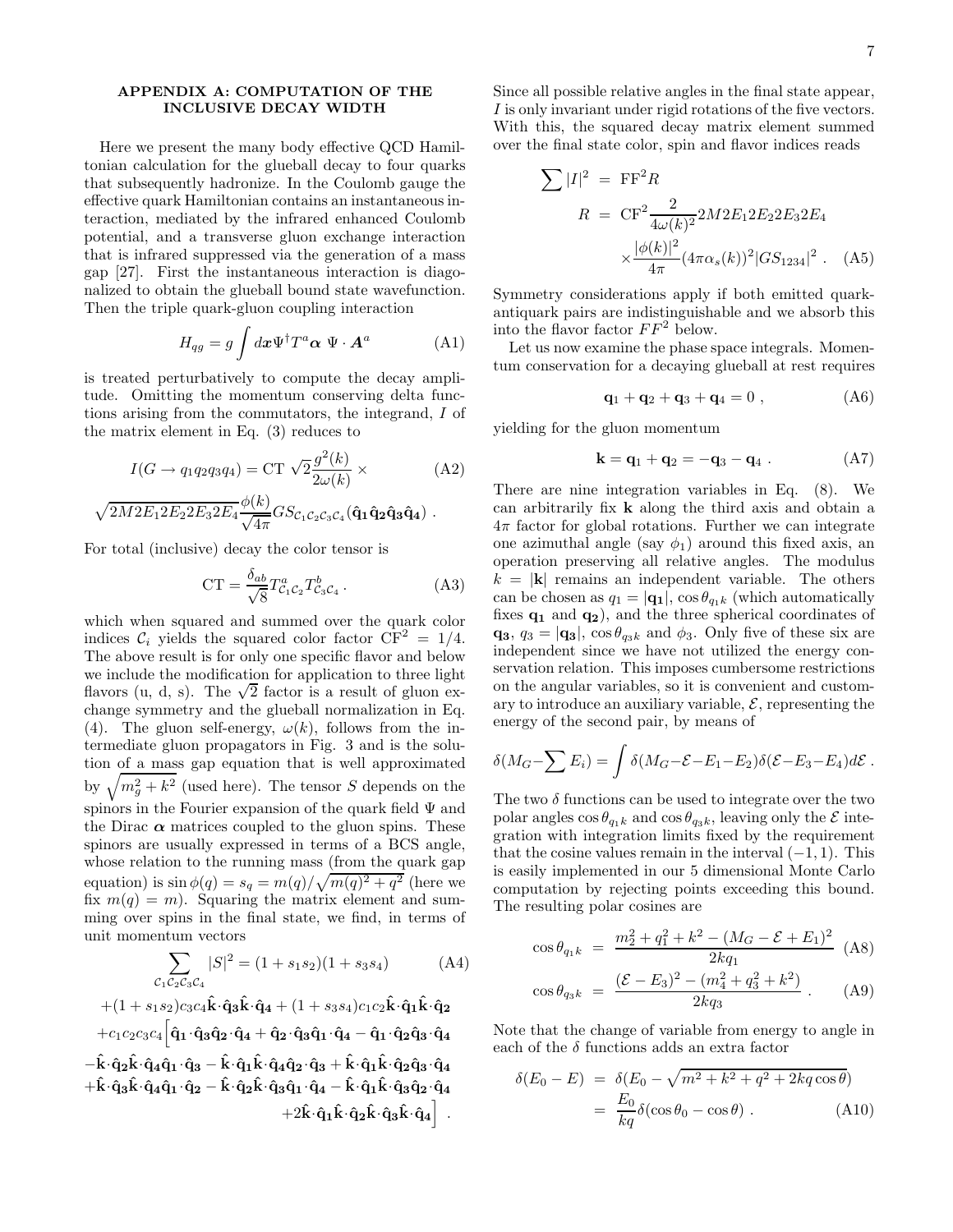There are then four remaining integration variables  $k$ ,  $q_1, q_3, \phi_3$ , for a total of five integrals that are performed numerically. A representation for the coupling  $\alpha_s$  in the infrared is needed and we use [28]

$$
\alpha_s(k) = \frac{4\pi}{9\log((k^2 + M_0^2)/\Lambda^2)}\tag{A11}
$$

with  $\Lambda \simeq 0.2-0.21$  GeV and  $M_0 \simeq 1-1.1$  GeV. The final ingredient is the propagator  $G(x, y)$  for the intermediate hybrid meson cut in Fig. 3, necessary for a second order calculation. Its exact energy eigenfunction expansion is

$$
G = \sum_{\text{h=hybrid}} |h\rangle \frac{1}{M_G - E_h - i\epsilon} \langle h| \ . \tag{A12}
$$

The spectrum of hybrid mesons has been studied with this many body method in [22] where, for string tension  $\sqrt{\sigma} = 367 \text{ MeV}$ , the ground state scalar hybrid meson has mass 2100 MeV. Excitations thereof appear with spacings similar to those in ordinary meson quark models. We use  $G = 1/(M_G - M_h) \simeq 1/(300 \text{ MeV})$  and dressed quark masses  $m_u = m_d = 100$  MeV,  $m_s = 200$  MeV, consistent with prior work using the same approach and parameters. These values are typical of the masses calculated in Ref. [29], but somewhat low compared to quark model phenomenology since in field theory approaches a sizeable fraction of the hadron mass originates from the self-energy contribution in the bound state problem and not in the mass gap equation. These values also yield a realistic conventional hadron spectrum. Similarly we have  $m_g = \omega(0) = 650$  MeV, where  $\omega(k)$  is the solution of the gluon gap equation of pure gluodynamics [3] .

Finally let us examine the flavor factors. For an inclusive decay we can separate the sum over the final states

$$
\sum_{\text{flavor}} |I|^2 = \sum_{\text{diff}} |I|^2 + \sum_{\text{same}} |I|^2 = FF^2 R \,, \tag{A13}
$$

where

$$
FF \propto \langle \Omega | (u\bar{u} + d\bar{d} + s\bar{s}) \sum_{q'\bar{q}'} |q'\bar{q}'\rangle \tag{A14}
$$

$$
\langle q'\bar{q}' | (u\bar{u} + d\bar{d} + s\bar{s}) | q\bar{q}q\bar{q}\rangle .
$$

We have

$$
FF^2 = 4 \cdot 3 + \frac{1}{2^2} \cdot 16 \cdot 3 = 24 , \qquad (A15)
$$

where the first term accounts for the case where the outgoing quark pairs have different flavors, and the second for the case where the outgoing flavors are the same. The 3 in each term reflects the number of distinct choices for three flavors  $(u, d, s)$ , and the  $1/2<sup>2</sup>$  corrects for overcounting in the sum over final states with two pairs of identical particles. If we separate by flavor channel the corresponding factors are 12 for light-light, 8 for lightstrange and 4 for strange-strange. With this we obtain the complete expression for the glueball width (see Table IV for numerical results)

$$
\Gamma = \frac{(2\pi)(4\pi)}{(2\pi)^9} \int_0^{M_G} 2\pi d\mathcal{E} \int_0^{2\pi} d\phi_3 \int_0^{M_G/2} k^2 dk \int_0^{M_G/2} q_1^2 dq_1 \int_0^{M_G/2} q_3^2 dq_3
$$
\n
$$
\times \frac{E_2}{kq_3} \frac{E_4}{kq_1} \frac{1}{(M_G - M_h)^2} \text{CF}^2 \text{FF}^2 \frac{2}{4\omega_k^2} \frac{|\phi(k)|^2}{4\pi} |S|^2 (4\pi \alpha_s(k))^2 \Theta(\cos^2 \theta_{q_1k} - 1) \Theta(\cos^2 \theta_{q_3k} - 1) \,.
$$
\n(A16)

### 1. Coupled channels

In this appendix we theoretically treat the sequential decay of a glueball G to a meson pair followed by rearrangement. To be specific, we assume that  $G$  first decays to  $K^*\bar{K}^*$  and then to  $\phi\omega$  as depicted in Fig. 4.

APPENDIX B: RESONATING GROUP METHOD AND DECAY CHANNEL RECOUPLING

> We approximately solve the equation of motion,  $H\Phi =$  $E\Phi$ , using the resonating group/coupled channels formalism [23–25] for this three channel problem

$$
\begin{pmatrix}\nH_G - E - i\epsilon & V_{sb} & 0 \\
V_{sb}^* & H_{K^* \bar{K}^*} - E - i\epsilon & V_{re} \\
0 & V_{re}^* & H_{\phi\omega} - E - i\epsilon\n\end{pmatrix}\n\begin{pmatrix}\n\Phi_G \\
\Phi_{K^* \bar{K}^*} \\
\Phi_{\phi\omega}\n\end{pmatrix} = 0 ,
$$
\n(B1)

where  $V_{sb}$  is the string breaking decay coupling between the glueball and the open flavor channel, and  $V_{re}$  is the rearrangement potential coupling the latter to the  $\phi\omega$  chan-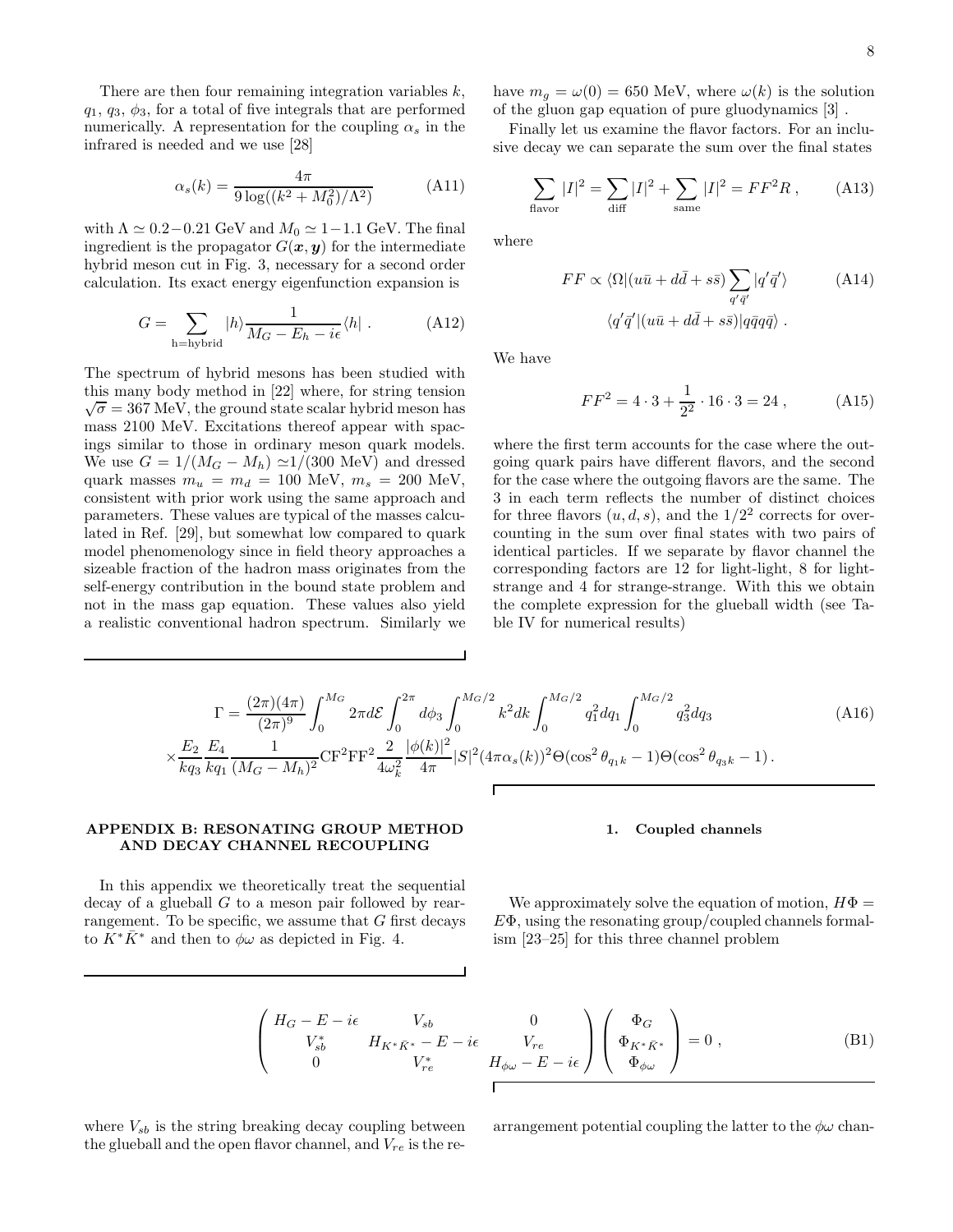nel. We now extract the glueball width Γ from the imaginary part of the resulting glueball energy/mass. Since  $H_G \simeq M_G = 1812$  MeV and from our computation of the total glueball width, it follows that  $V_{sb}$  is at most of order 100 MeV. We can therefore diagonalize using perturbation theory to the leading order in  $V_{sb}$ ,

$$
\left[H_G - E - V_{sb}\left(\frac{1}{H_{K^*\bar{K}^*} - E - i\epsilon}\right) + \frac{1}{H_{K^*\bar{K}^*} - E - i\epsilon}V_{re}\frac{1}{H_{\phi\omega} - E - i\epsilon}\right] \times
$$
\n
$$
V_{re}^* \frac{1}{H_{K^*\bar{K}^*} - E - i\epsilon} + \cdots \left)V_{sb}^*\right] \Phi_G = 0,
$$
\n
$$
\left(H_{eff}(E) - \frac{i}{2}\Gamma(E) - E\right) \Phi_G = 0.
$$
\n(B2)

Also using perturbation theory for  $V_{re}$ , we identify the imaginary part of the first potential term, to order  $V_{sb}^2$ , as the partial decay width to  $K^*\bar{K}^*$ , while the contribution (for an open  $\phi\omega$  channel) to the imaginary part from the second term, to order  $V_{sb}^2 V_{re}^2$ , yields the partial decay width for  $\phi\omega$ . The same analysis can be used for other sequential decays, e.g.  $G \to \pi\pi \to \omega\omega$ .

In evaluating the string breaking and rearrangement potentials, we truncate the sum over intermediate hadron states to the ground state mesons in each channel  $c$  and employ harmonic oscillator wavefunctions,  $\phi_0^{\alpha_c}$ , having oscillator parameter  $\alpha_c$ . This yields the following separable potentials for string breaking,

$$
V_{sb} = v_{sb} |\phi_0^{\alpha_c}\rangle\langle\phi_0^{\alpha_c}| \ , \tag{B3}
$$

and rearrangement,

$$
V_{re} = v_{re} |\phi_0^{\alpha_c}\rangle\langle\phi_0^{\alpha_c}| \ , \tag{B4}
$$

and resulting partial widths

$$
\Gamma_{K^*\bar{K}^*} = 2|v_{sb}|^2 Im[g_{K^*\bar{K}^*}(E)] ,
$$
  
\n
$$
\Gamma_{\phi\omega} = 2|v_{sb}|^2|v_{re}|^2 Re[g_{K^*\bar{K}^*}(E)] \times
$$
  
\n
$$
Im[g_{\phi\omega}(E)] Re[g_{K^*\bar{K}^*}(E)] ,
$$
  
\n
$$
g_c(E) = \langle \phi_0^{\alpha_c} | \frac{1}{M_c + \frac{q^2}{2\mu_c} - E - i\epsilon} | \phi_0^{\alpha_c} \rangle .
$$
 (B5)

Here  $M_c$  and  $\mu_c$  are the threshold energy and reduced mass for channel c. Because the glueball mass is near the channel thresholds, the real and imaginary parts of the channel Green functions,  $g_c(E) = a_c + ib_c$ , can be well approximated by

$$
a_c \simeq \frac{\int_0^\infty \frac{e^{-\alpha_c^2 q^2}}{q^2} q^2 dq}{\int_0^\infty e^{-\alpha_c^2 q^2} q^2 dq} = 4\alpha_c^2 \mu_c
$$
 (B6)

$$
b_c \simeq 4\alpha_c^3 \mu_c \sqrt{2\pi\mu_c} \sqrt{E - M_c}
$$
 (B7)

and  $E = M_G$ . The partial decay widths are then

$$
\Gamma_{K^*\bar{K}^*} = 2|v_{sb}|^2 b_{K^*\bar{K}^*} ,
$$
  
\n
$$
\Gamma_{\phi\omega} = 2|v_{sb}|^2 |v_{re}|^2 a_{K^*\bar{K}^*}^2 b_{\phi\omega} .
$$
 (B8)

The only model dependent quantities are the potential strengths  $v_{re}$  and  $v_{sb}$  but only one enters the ratio of the two partial decay widths. Because the vector mesons have the same oscillator parameter and the reduced masses  $\mu_c$  are similar, while the thresholds  $M_c$ differ for  $K^*K^*$  and  $\phi\omega$ , the ratio reduces to

$$
\frac{\Gamma_{\phi\omega}}{\Gamma_{K^*K^*}} = (v_{re}4\mu_{\phi\omega}\alpha_{\phi\omega}^2)^2 \sqrt{\frac{M_G - M_{\phi\omega}}{M_G - M_{K^*K^*}}}. (B9)
$$

The parameters used in our calculation are listed in Table VI. Notice that we did not compute the complete geometric series in Eq. (B2). If the ratio, Eq. (B9), is large, we need to sum the full geometric series in Eq. (B2). However, the remaining terms of the series contribute the same factor for the decay to  $K^*\bar{K}^*$ , or to  $\phi\omega$ , and therefore the ratio is correct to all orders in  $V_{re}$ .

# 2. String breaking

Because the ratio in Eq. (B9) simplifies, we only list the flavors directly produced with string breaking. Notice that the same flavors are produced with a direct decay of the constituent gluons. Let us suppose that there are two string breakings producing two mesons. We assume that each string breaking creates a quark-antiquark pair in an approximately symmetric way, yielding an SU(3) flavor singlet

$$
u\bar{u} + d\bar{d} + s\bar{s} \tag{B10}
$$

where we suppress spin and color notation. In the string breaking picture, the quarks will be separated, each to one of the two produced mesons. This is also necessary to ensure that each of the produced mesons is a color singlet (equivalent to having a quark exchange between the two flavor singlet sources and the two produced mesons). Exchanging the first and third quarks (permutation operator  $P^{13}$ ) yields

$$
P^{13} | (u\bar{u} + d\bar{d} + s\bar{s}) (u\bar{u} + d\bar{d} + s\bar{s}) \rangle
$$
 (B11)  
= |u\bar{u}u\bar{u} + d\bar{d}d\bar{d} + u\bar{d}d\bar{u} + d\bar{u}u\bar{d}  
+u\bar{s}s\bar{u} + s\bar{u}u\bar{s} + d\bar{s}s\bar{d} + s\bar{d}d\bar{s} + s\bar{s}s\bar{s} \rangle  
= | \frac{u\bar{u} + d\bar{d}}{\sqrt{2}} \frac{u\bar{u} + d\bar{d}}{\sqrt{2}} + \frac{u\bar{u} - d\bar{d}}{\sqrt{2}} \frac{u\bar{u} - d\bar{d}}{\sqrt{2}}   
+ u\bar{d}d\bar{u} + d\bar{u}u\bar{d} + u\bar{s}s\bar{u} + s\bar{u}u\bar{s} + d\bar{s}s\bar{d} + s\bar{d}d\bar{s} + s\bar{s}s\bar{s} \rangle

with a similar result for the exchange of the second and fourth antiquarks  $(P^{24})$ .

Specializing to vector-vector production, nine different vector pairs are produced and Eq. (B11) becomes

= 
$$
|\omega\omega + \rho^0\rho^0 + \rho^+\rho^- + \rho^-\rho^+
$$
 (B12)  
+ $K^{*+}K^{*-} + K^{*-}K^{*+} + K^{*0}\bar{K}^{*0} + \bar{K}^{*0}K^{*0} + \phi\phi$ ,

but no  $\omega\phi$  from string breaking. This explains why the off-diagonal Hamiltonian matrix element coupling this channel in Eq. (B1) is zero and that  $\omega\phi$  can only be produced by rearrangement.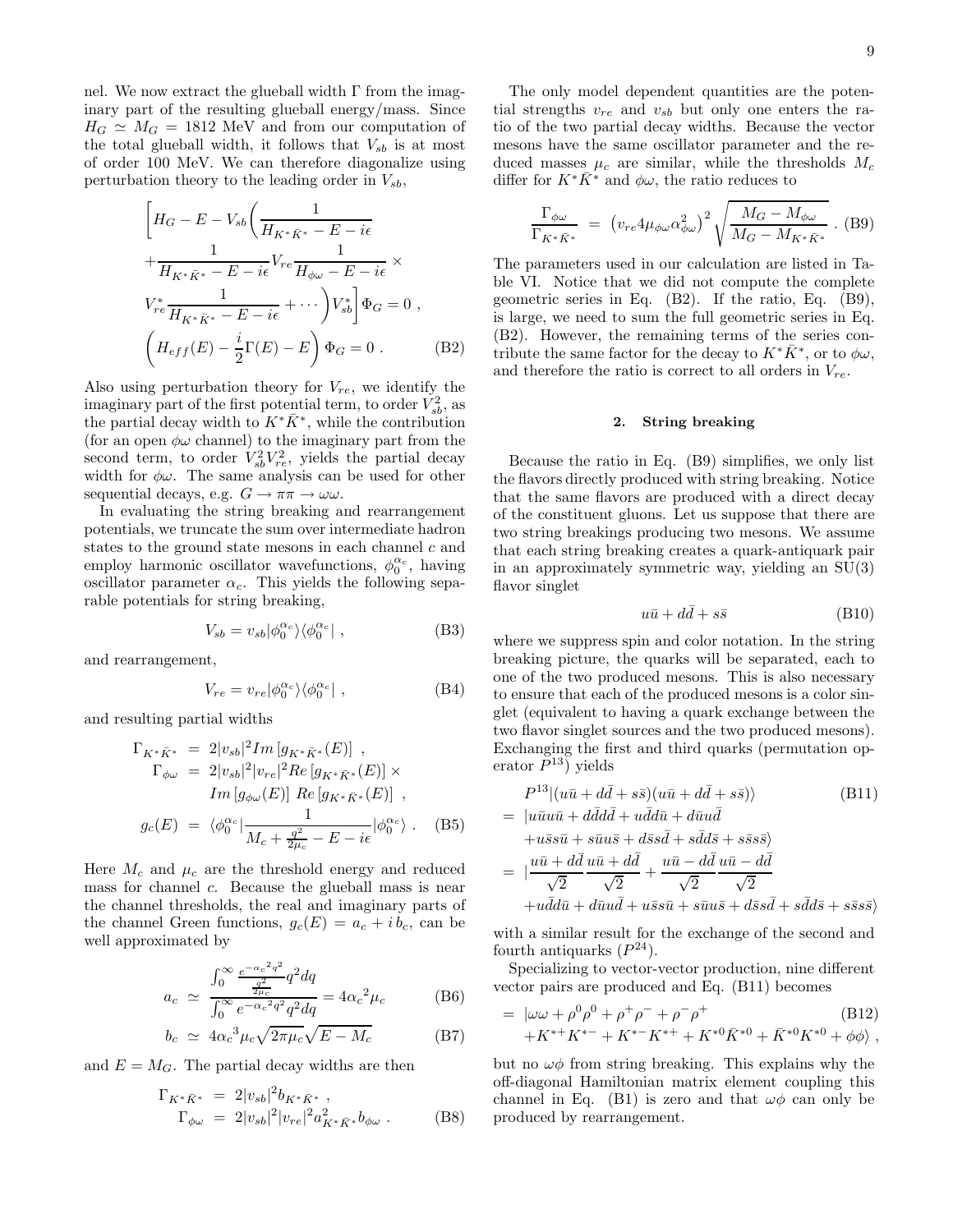## 3. Rearrangement

In evaluating  $\Gamma_{\phi\omega}$  for the partial width ratio, Eq. (B9), the normalized  $|K^*\bar{K}^*\rangle$  and  $|\omega\phi\rangle$  states are needed. The  $\omega\phi$  component is

$$
|\omega \phi \rangle = |\frac{u\bar{u} + d\bar{d}}{\sqrt{2}} s\bar{s} \rangle , \qquad (B13)
$$

while  $K^*\bar{K}^*$  is given by

$$
|K^*\bar{K}^*\rangle = |\frac{K^{*+}K^{*-} + K^{*-}K^{*+} + K^{*0}\bar{K}^{*0} + \bar{K}^{*0}K^{*0}}{\sqrt{2}\sqrt{4}}\rangle
$$
  
= 
$$
|\frac{u\bar{d}d\bar{u} + d\bar{u}u\bar{d} + u\bar{s}s\bar{u} + s\bar{u}u\bar{s}}{\sqrt{2}\sqrt{4}}\rangle, \qquad (B14)
$$

where the wavefunction normalization includes the meson-meson exchange,

$$
\langle K^* \bar{K}^* | 1 + P^{13} P^{24} | K^* \bar{K}^* \rangle = 1 . \tag{B15}
$$

Then the flavor rearrangement matrix element involving  $P^{13}$  quark-quark exchange is

$$
\langle K^{*+}K^{*-}|P^{13}|\phi\omega\rangle = \frac{1}{2}.
$$
 (B16)

Notice that  $P^{24}$  antiquark-antiquark exchange produces exactly the same result. This also applies to the color and  $spin \times space$  rearrangement overlaps, so we only compute the  $P^{13}$  overlaps and include an additional factor of 2 to account for antiquark exchange.

The color rearrangement overlap is

$$
\langle 1 \ 1 | P^{13} | 1 \ 1 \rangle = \frac{1}{3} \ . \tag{B17}
$$

For the space  $\times$  spin matrix element, using the graphical rules [30, 31], a separable potential with strength  $v$ emerges

$$
\langle \phi_0^{\alpha} \phi_0^{\alpha} | P^{13} | \phi_0^{\alpha} \phi_0^{\alpha} \rangle = v | \phi_0^{\alpha} \rangle \langle \phi_0^{\alpha} | .
$$
 (B18)

Hence, only the hyperfine interaction,

$$
V_{SS} \frac{\lambda_i \cdot \lambda_j}{-16/3} \mathbf{S}_i \cdot \mathbf{S}_j
$$
 (B19)

contributes to the space  $\times$  spin rearrangement and the potential v is proportional to  $V_{SS} \simeq 200$  MeV obtained from Ref. [32]. To determine this constant we consider the specific overlap where both  $K^*\bar{K}^*$  and  $\phi\omega$  have a total spin 0. Coupling two vector mesons yields

$$
|00\rangle = \frac{|11\rangle|1-1\rangle - |10\rangle|10\rangle + |1-1\rangle|11\rangle}{\sqrt{3}} \tag{B20}
$$

$$
= | \frac{1111 + 1111}{\sqrt{3}} - \frac{1111 + 1111 + 1111 + 1111}{2\sqrt{3}} \rangle
$$

so that

$$
\langle 00|P^{13}|00\rangle = -\frac{1}{2} . \tag{B21}
$$

Only the intra-cluster contributions  $V_{13}$ ,  $V_{14}$ ,  $V_{23}$ ,  $V_{24}$ of the hyperfine potential need to be considered [33, 34] since the inter-cluster ones are already included in the meson mass calculation. Adding all intracluster contributions, the total space  $\times$  spin overlap contribution for this case is

$$
-\frac{3}{2}V_{SS}|\phi_0^{\alpha}\rangle\langle\phi_0^{\alpha}|.
$$
 (B22)

Then the resulting color  $\times$  flavor  $\times$  space  $\times$  spin overlap contribution for this case is

$$
-\frac{1}{2}V_{SS}|\phi_0^{\alpha}\rangle\langle\phi_0^{\alpha}| \ , \tag{B23}
$$

yielding the strength and sign for the rearrangement potential

$$
v_{re} = -\frac{1}{2}V_{SS} . \t\t(B24)
$$

The value of  $\alpha$  is fixed by the rms radius,  $\langle r^2 \rangle$ , of the corresponding meson. For a Gaussian wavefunction

$$
\langle r^2 \rangle = \frac{\int_0^\infty dr \ r^4 e^{-r^2/\alpha^2}}{\int_0^\infty dr \ r^2 e^{-r^2/\alpha^2}} = \frac{3}{2} \alpha^2 \ . \tag{B25}
$$

For the pion  $\langle r^2 \rangle^{1/2} \simeq 0.5$  fm, but this is anomalously large due to the light mass (in chiral perturbation theory it is divergent in the chiral limit). We use 0.4 fm for kaons and 0.3 fm for all vector mesons. Converting to MeV−<sup>1</sup> , Table VI lists the oscillator parameters used for each channel.

| $c \rightarrow$                                     |  | $\left \begin{array}{cc}\phi\omega & \omega\omega & K^*{\bar K}^* & \rho\rho & K{\bar K} & \pi\pi\end{array}\right $ |  |  |
|-----------------------------------------------------|--|----------------------------------------------------------------------------------------------------------------------|--|--|
| $10^3 a_c (MeV^{-1})$ 2.74 2.41 2.75 2.38 2.16 1.18 |  |                                                                                                                      |  |  |
| $10^3 b_c (MeV^{-1})$ 0.57 2.35 0.96 2.40 3.51 1.20 |  |                                                                                                                      |  |  |
| $\alpha_c^{-1}$ (MeV)   804 804 804 804 603 483     |  |                                                                                                                      |  |  |
| $\mu_c(MeV)$                                        |  | 443 391 446 385 248 69                                                                                               |  |  |
| $M_{\rm c}({\rm MeV})$                              |  | 1802 1564 1784 1540 994 278                                                                                          |  |  |

TABLE VI: Rescattering parameters.